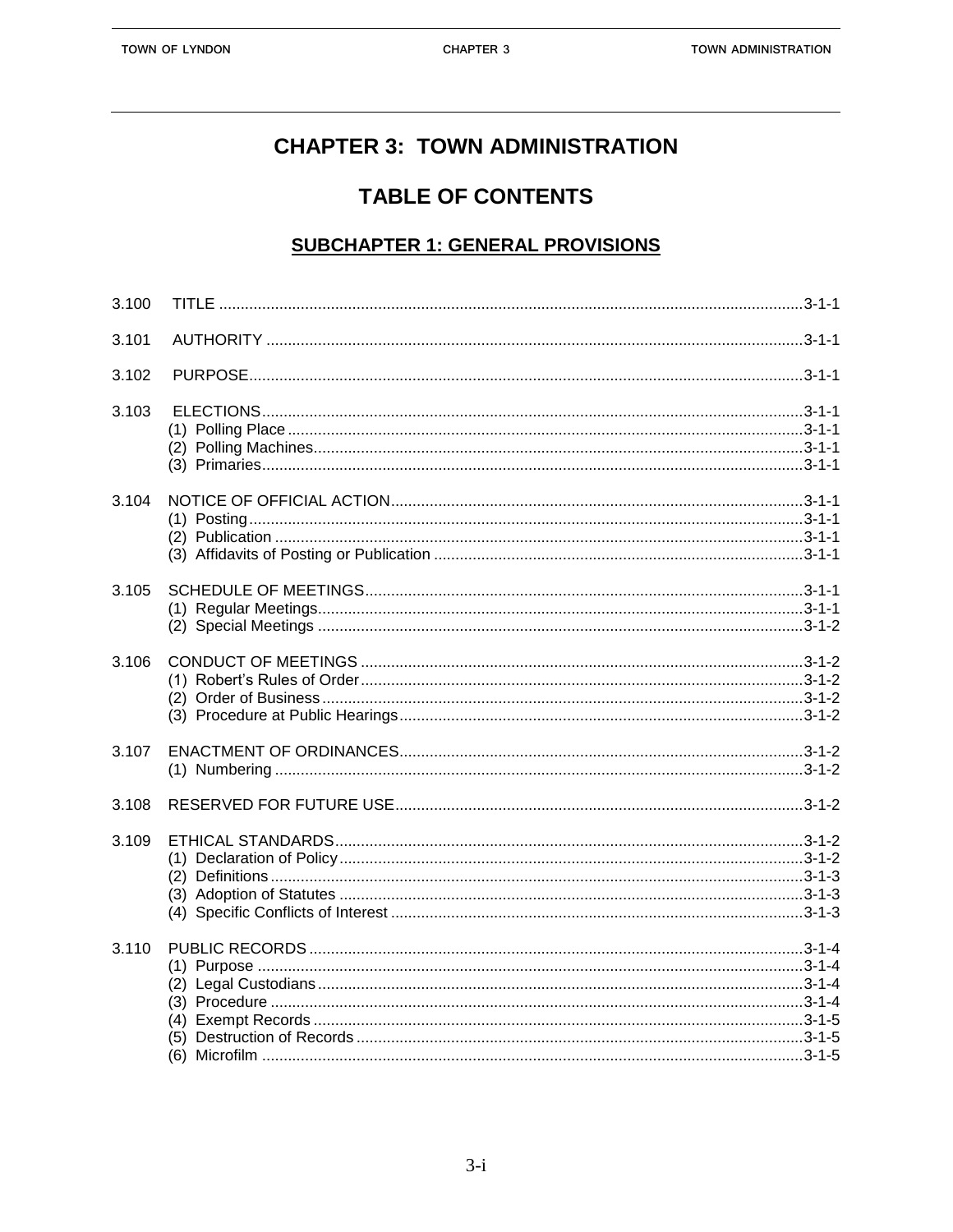TOWN OF LYNDON

### **SUBCHAPTER 2: TOWN OFFICERS AND APPOINTEES**

| 3.200 |  |
|-------|--|
| 3.201 |  |
| 3.202 |  |
| 3.203 |  |
| 3.204 |  |
| 3.205 |  |
| 3.206 |  |
| 3.207 |  |
| 3.208 |  |
| 3.209 |  |
| 3.210 |  |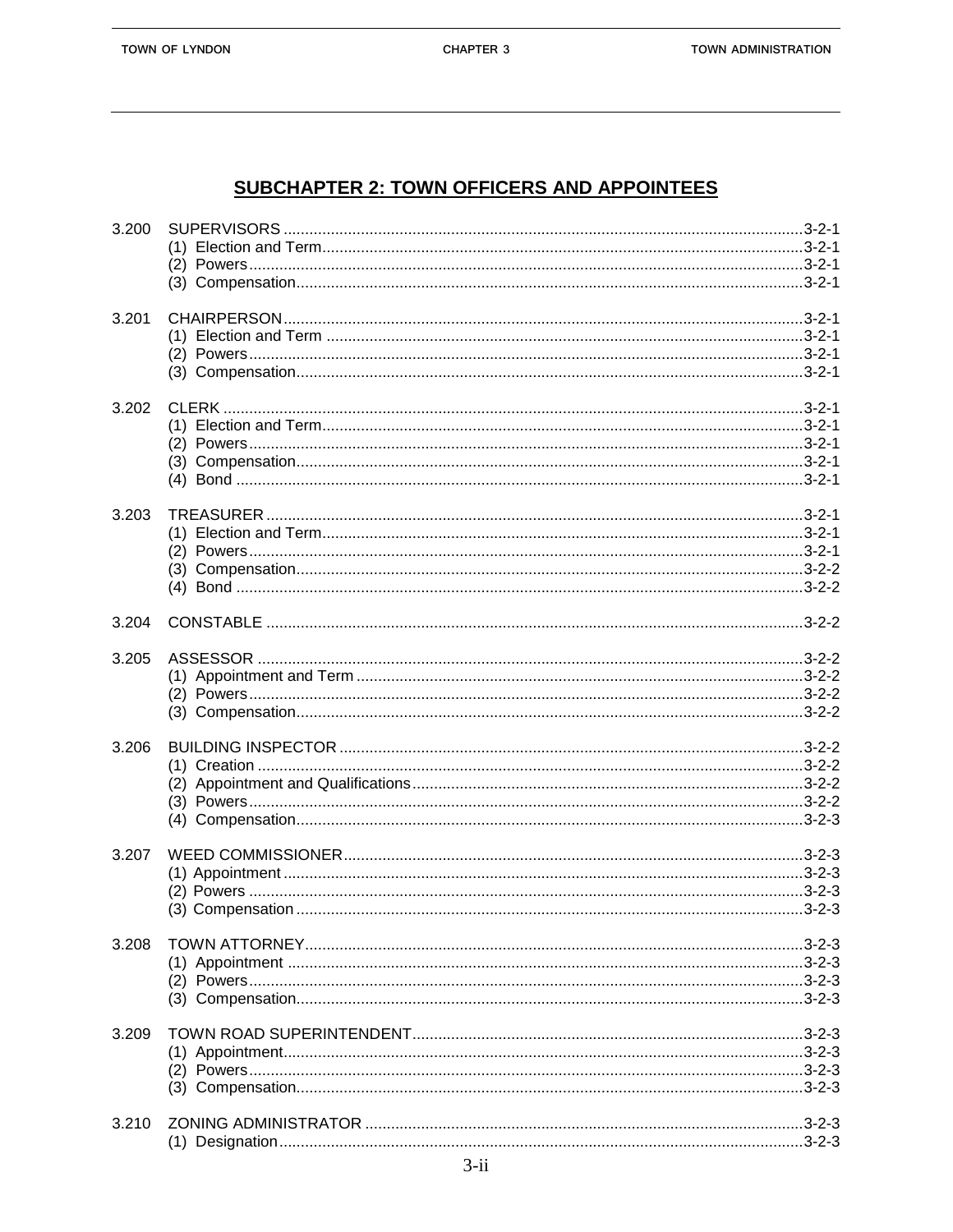#### **SUBCHAPTER 3: BOARDS AND COMMISSIONS**

| 3.300 |  |
|-------|--|
|       |  |
|       |  |
|       |  |
|       |  |
|       |  |
| 3.301 |  |
|       |  |
|       |  |
|       |  |
|       |  |
|       |  |
|       |  |
| 3.302 |  |
|       |  |
|       |  |
|       |  |
|       |  |
|       |  |
| 3.303 |  |

### **SUBCHAPTER 4: COMMITTEES**